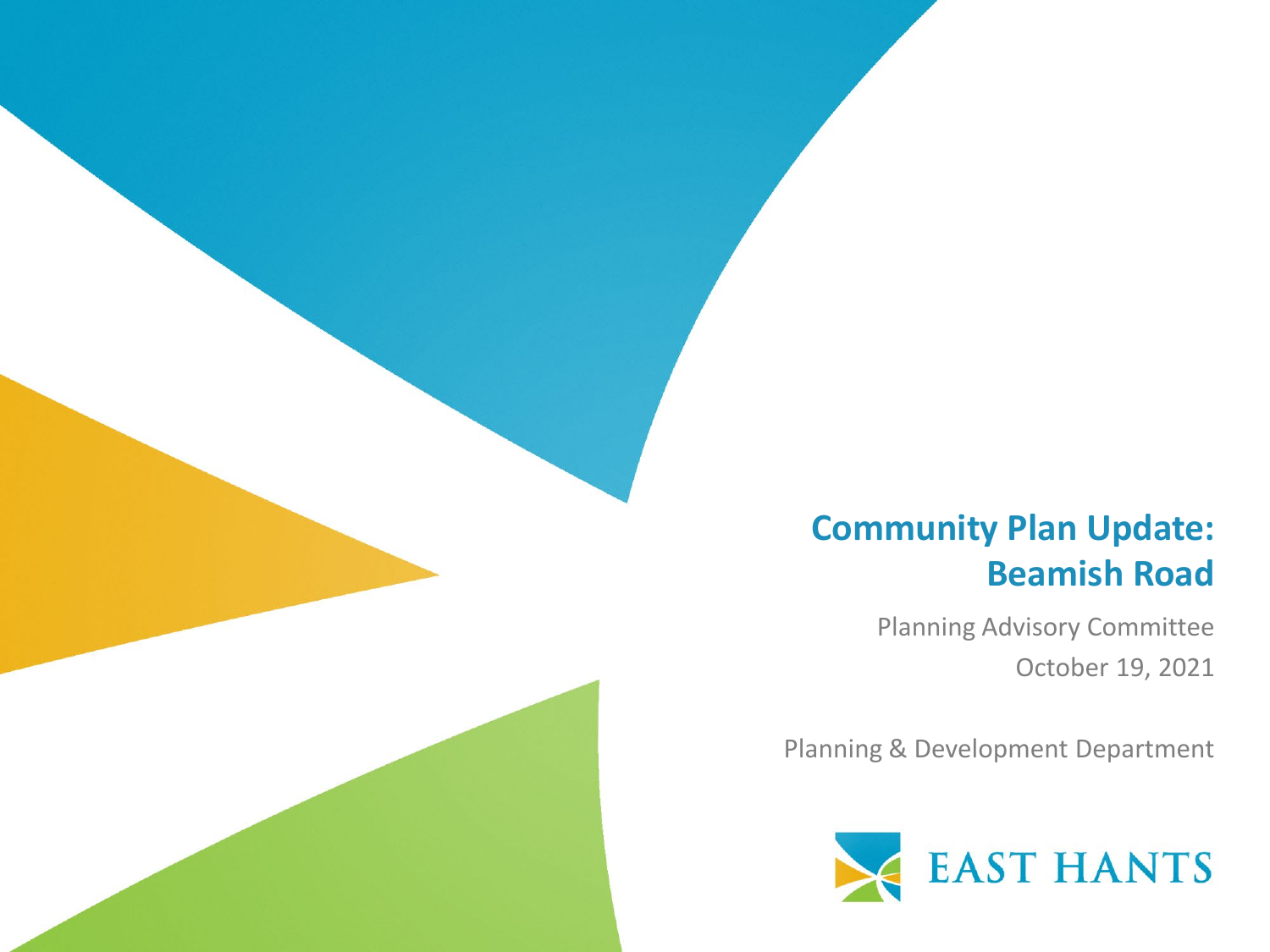# Background

- As part of the ongoing plan update, Planning staff presented a background paper on Beamish Road to Planning Advisory Committee at their May 2021 meeting.
- As a result, Council passed Motion C21(169) directing staff to contact the 17 identified property owners on the south end of Beamish Road about the proposed rezoning.
- This supplemental report will outline the results of the Beamish Road zoning survey.

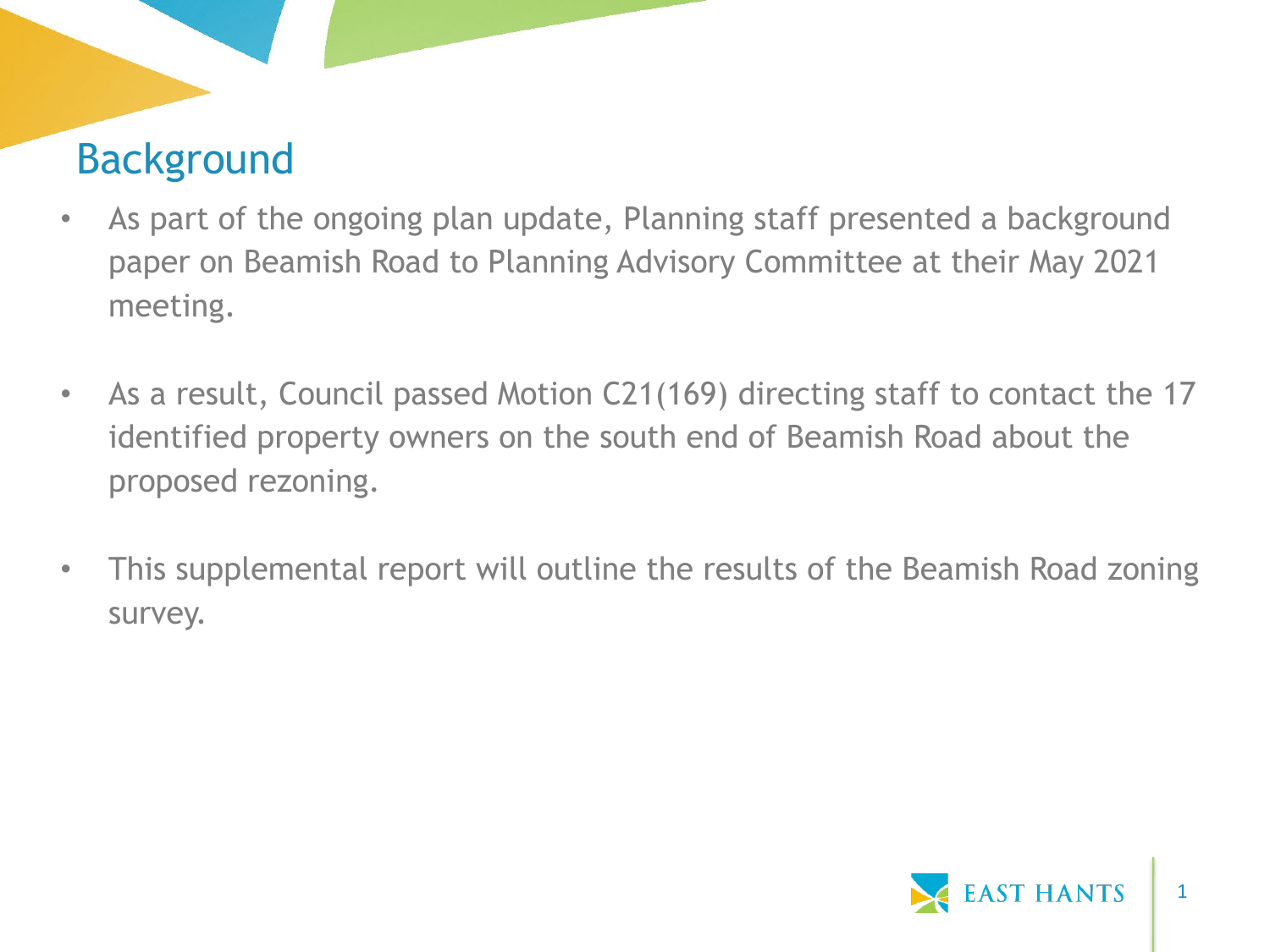#### **Discussion**

- As a response to Motion C21(169), Planning staff prepared questionnaires for the residents located along the south end of Beamish Road who were initially interested in having their zoning changed from the Rural Use (RU) Zone.
- A total of 17 questionnaires were mailed. Three property owners responded.
- All three of the property owners who responded to the questionnaire indicated that the south end of Beamish Road should be zoned Country Residential (CR) Zone to best suit the land use requirements of this section of Beamish Road.
- There are 14 property owners on Beamish Road who did not respond to the survey.
- Planning staff recommend that Council take a consistent approach to the zoning of these 17 properties.
- Only rezoning the three property owners who responded to the survey to Country Residential (CR) Zone does not protect these three property owners from Rural Use (RU) Zone land uses on adjacent properties.
- The more restrictive zoning on one lot does not apply to the neighbouring properties, which in turn does not limit land use conflicts.
- Therefore, all of the identified properties should have consistent zoning and no spot zoning should be implemented.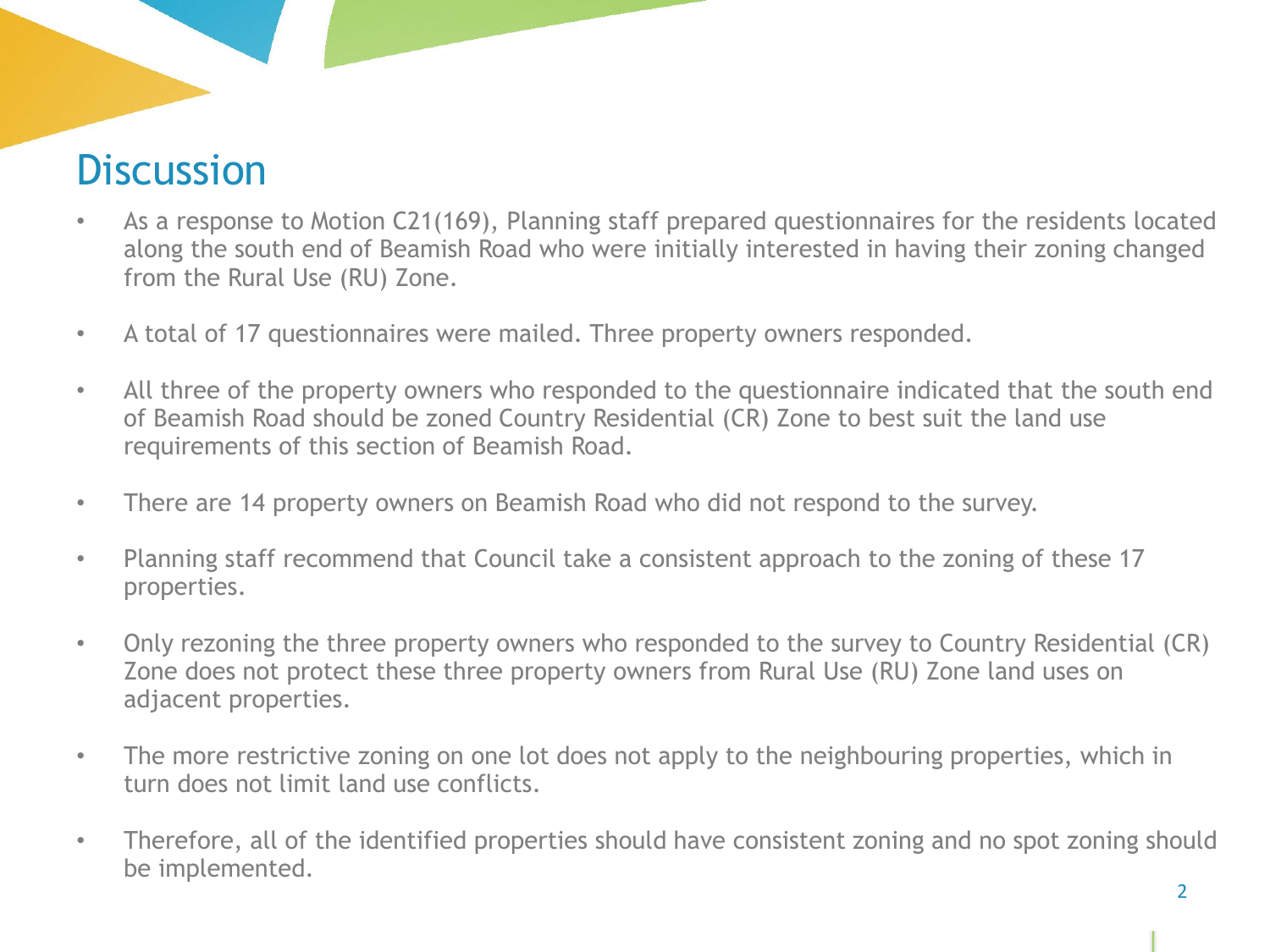### Subject Properties





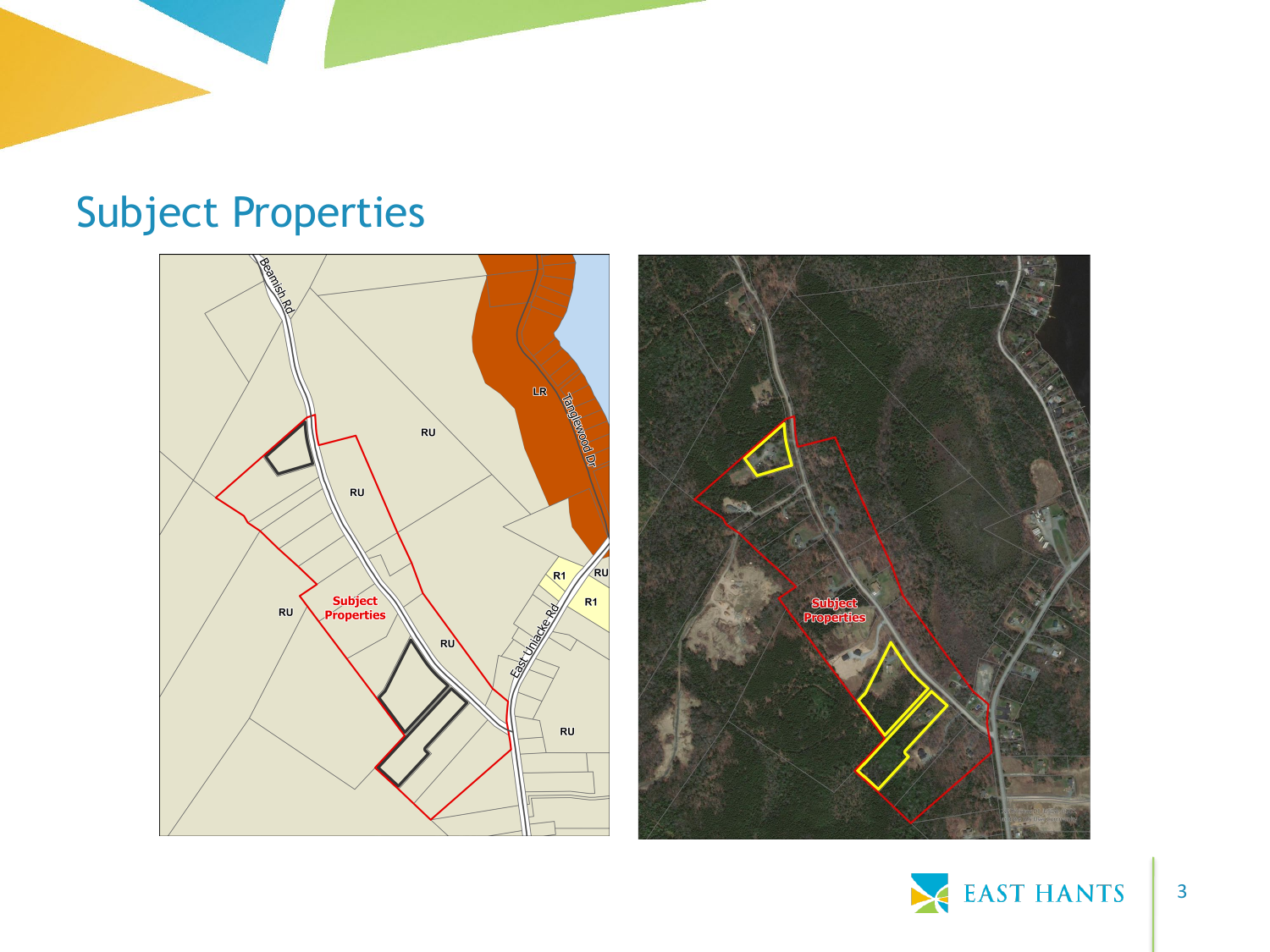## **Options**

- The results of the survey were inconclusive.
- Therefore, based on the current land use of the southern portion of Beamish Road, Planning staff recommend that the land use designation and zone be changed to Country Residential (CR).
- Alternatively, PAC may choose to recommend to Council that the current Rural Use (RU) land use designation and zone be maintained.
- The RU zone allows for a variety of dwelling types such as mini-homes and semidetached, it also permits commercial uses that are rural in nature.
- The CR Zone is a more restrictive zone and only permits single unit dwellings, while also allowing for accessory dwelling units and homebased businesses.
	- 1. Move forward with changing the designation and zone of the subject lands to Country Residential (CR) as part of the Plan Update.
	- 2. Maintain the current Rural Use (RU) land use designation and zone.

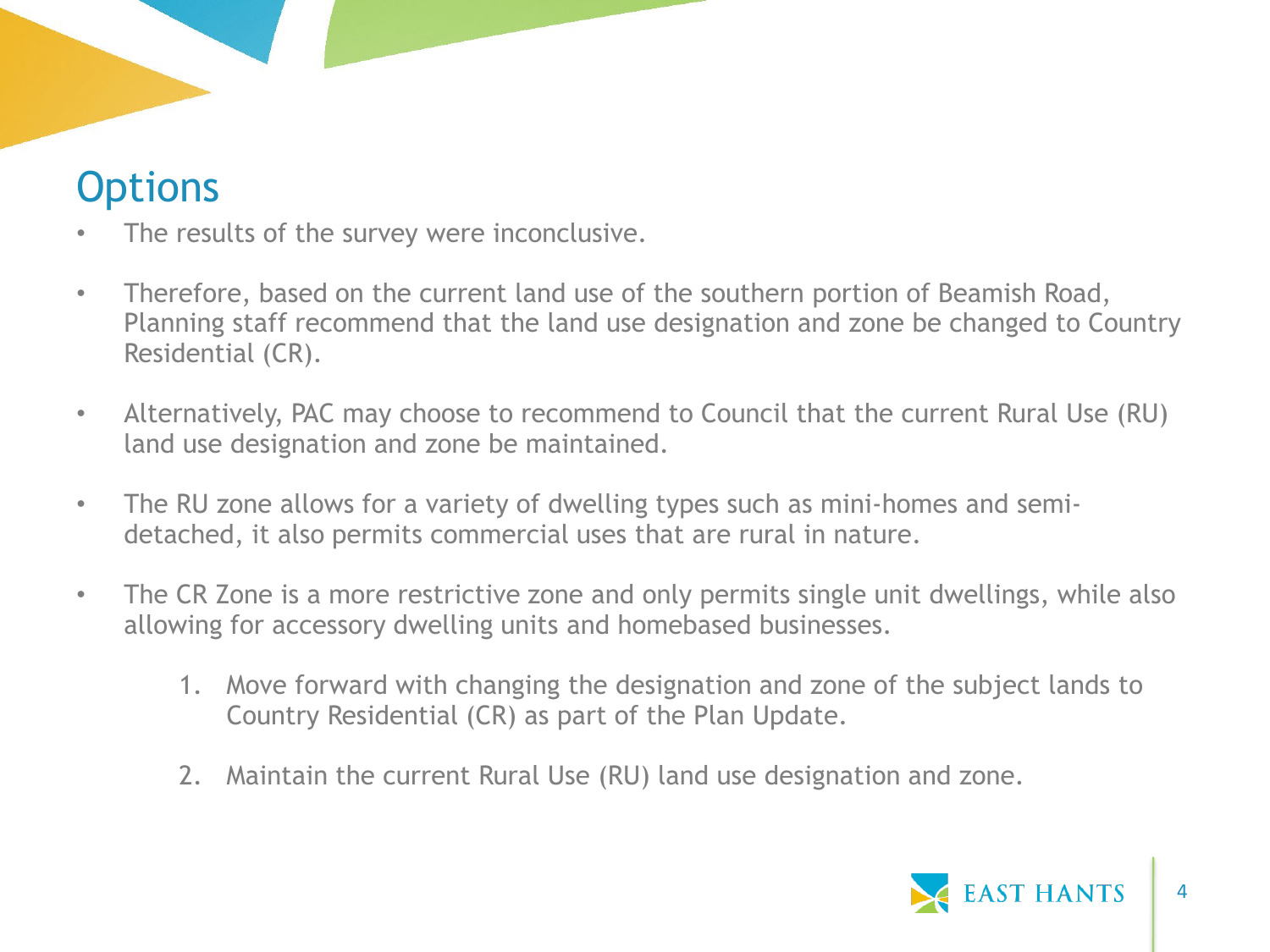# Conclusion

- As per the direction of Council, Planning staff have provided questionnaires to the 17 identified properties on the south end of Beamish Road, of which only three property owners responded.
- Two options have been provided to PAC for their consideration.
- Staff recommend that all 17 properties have the same zoning to provide a consistent approach to regulating land uses on this section of Beamish Road and that the land use designation and zone be changed to Country Residential (CR).